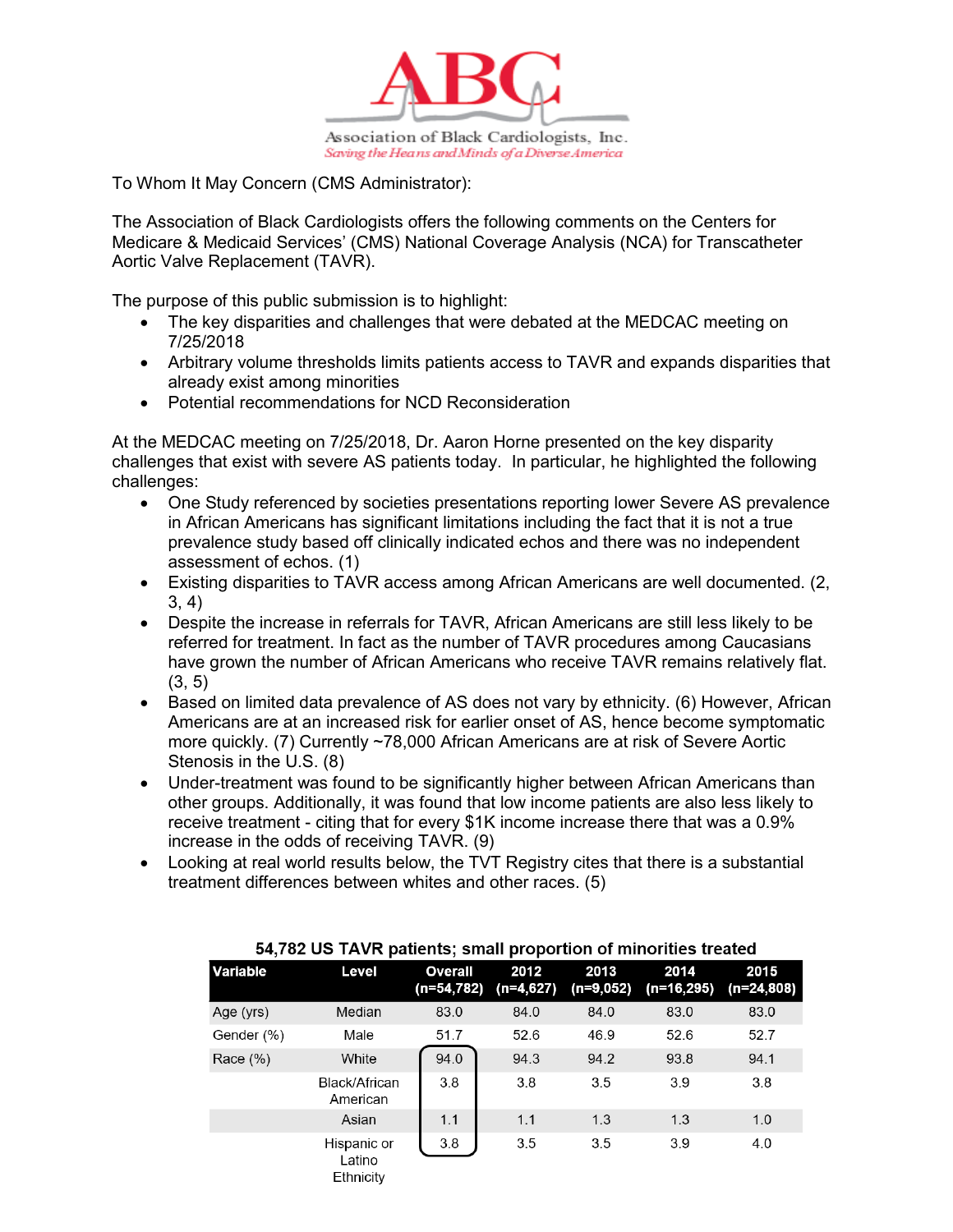- x When treated with TAVR, African Americans demonstrate similar outcomes to Caucasians. (10)
- Patients over the age of 65 avoid traveling for care. When presented with a 1% increased risk of death, 75% of patients would still prefer their local hospital. (11)
- x Minority Medicare beneficiaries have less economic stability to overcome additional barriers to access healthcare services. Median income and saving levels for minority Medicare beneficiaries are exceedingly less than whites. Significant costs associated with travel could limiting their ability to have access to this life saving therapy. (14)
- x Arbitrary volume thresholds disproportionately impact smaller community hospitals, therefore, negatively impacting minorities. (12)
- Most important, Aortic Stenosis is a deadly disease and the increased risk of mortality associated with waiting for treatment far outweighs any potential quality benefits achieved through volume thresholds. (13)
- The significant increase in volume requirements as proposed by the joint societies consensus document will either result in a significant reduction in TAVR centers (most of which are in smaller communities), or will place smaller community TAVR centers at a dangerous risk of violating CMS rules. Furthermore, as stated during the MEDCAC meeting on 7/25/2018, while the intention of the joint societies consensus document may not be to shut down lower volume sites the responsibility of managing such requirements is passed to CMS. We believe CMS should focus on expanding access and not adopting policies that could limit patient access.

We believe that the NCD reconsideration is an opportunity for CMS to not only expand patient access to TAVR among minorities, but also put forward a policy that offers all therapies (TAVR and SAVR) in an equitable manner. All AVR patients, regardless of geography, race, gender and income, deserve to have access to all forms of therapies. In addition, Medicare beneficiaries can only achieve true shared-decision making, if there is:

- A policy that addresses all therapies for AVR to provide equitable access
- The same transparent quality measure applicable to both TAVR and SAVR
- Appropriate access-level to both therapies within reasonable distance

The current NCD has resulted in the careful expansion of U.S. TAVR centers and TVT data has demonstrated a continuous improvement of outcomes in TAVR each year. However, under treatment and disparities in access remain an issue. Rather than focusing on ways to expand access in undertreated communities, the current expert consensus document recommends a significant increase in volume thresholds. From our perspective, it is unclear what evidence necessitates an urgency to significantly increase volume requirements.

In contrast, there is little to no focus, transparency or oversight on SAVR only centers. The only way to truly achieve quality improvements, is to treat both treatment options equally. In the absence of an equitable policy for both TAVR and SAVR, patients' best interest could take a back seat to any site's desire to meet certain volume requirements. Moreover, without a transparent quality standard, applicable to both TAVR and SAVR, low volume, high quality TAVR centers in smaller communities that often serve minorities will be under pressure, while there will be no oversight on SAVR only centers, regardless of their outcomes.

Significant resources have been invested to develop the TVT registry. Rather than directly measuring quality through the TVT registry, the expert consensus document relies on volume requirements as a surrogate for quality. Additionally, we still know very little about the underlying reasons for the under treatment of minorities and the TVT registry has not shed any light on this subject. If volume requirements, and not quality measures, are used to evaluate a program's status, we question the justification for the continued investment in the TVT registry, and the corresponding burden placed on sites. As an alternative, we suggest applying the resources currently dedicated to the registry to better understanding the underlying causes of under treatment, and to developing approaches to meaningfully address treatment disparities.